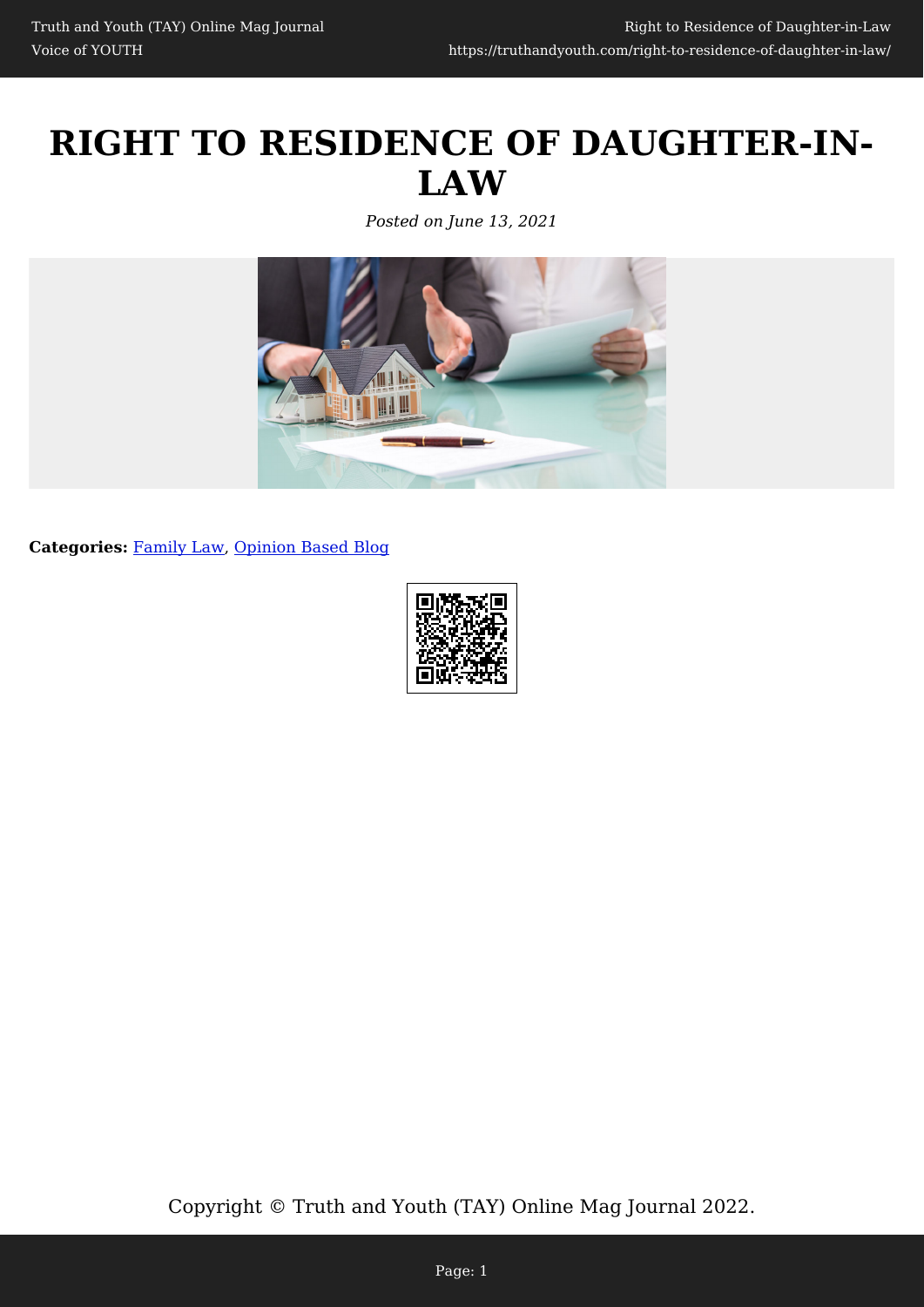**Author: Aparna Bhatnagar***, 1st year student at Maharashtra National Law University, Mumbai.*

#### **INTRODUCTION**

"The progress of any society depends on its ability to protect and promote the rights of its women", the Supreme Court remarked, alluding to the wise words of B.R. Ambedkar while

delivering a historic verdict on  $16^{\text{th}}$  October 2020. $\degree$  In a similar vein, other philosophers (Friedrich Engels) have traced back the origins of female subjugation to the development of private property in primordial societies. While this may be the subject of debate and deliberation, it cannot be denied that the notions of property and patriarchy have since been inextricably intertwined.

To say that law exists in a vacuum is misplaced belief. Rather, law is shaped by the customs and beliefs of the society that it is part of. Seen from this lens, the recent verdict

of the Apex Court in *Satish Chander Ahuja v. Sneha Ahuja (Ahuja)* is historic not only for upholding the right of residence of a daughter-in-law, but also, because it is a testimony to the evolving values of our society. It is a harbinger of the larger change that confronts us, and finds its articulations in the judicial pronouncements of our times.

## **STATUTORY PROVISIONS**

Section 17(1) of the Protection of Women from Domestic Violence Act, 2005<sup>a</sup> (hereinafter referred to as DVA) confers to women (read daughter-in-law), the right to residence in a 'shared household', irrespective of the existence of any 'right, title or beneficial interest.'

Section  $17(2)$  of the said Act<sup>"</sup> offers protection to women from eviction from this 'shared household', except in accordance with '*procedure established by law*'. Section 2(s) of the

 $DVA^{\text{S}}$  defines a 'shared household', the interpretation of which was at the heart of the legal dispute which arose in a number of cases.

The Maintenance and Welfare of Parents and Senior Citizens Act 2007<sup>61</sup> (hereinafter referred to as Welfare Act), on the other hand, grants a right to peaceful life in their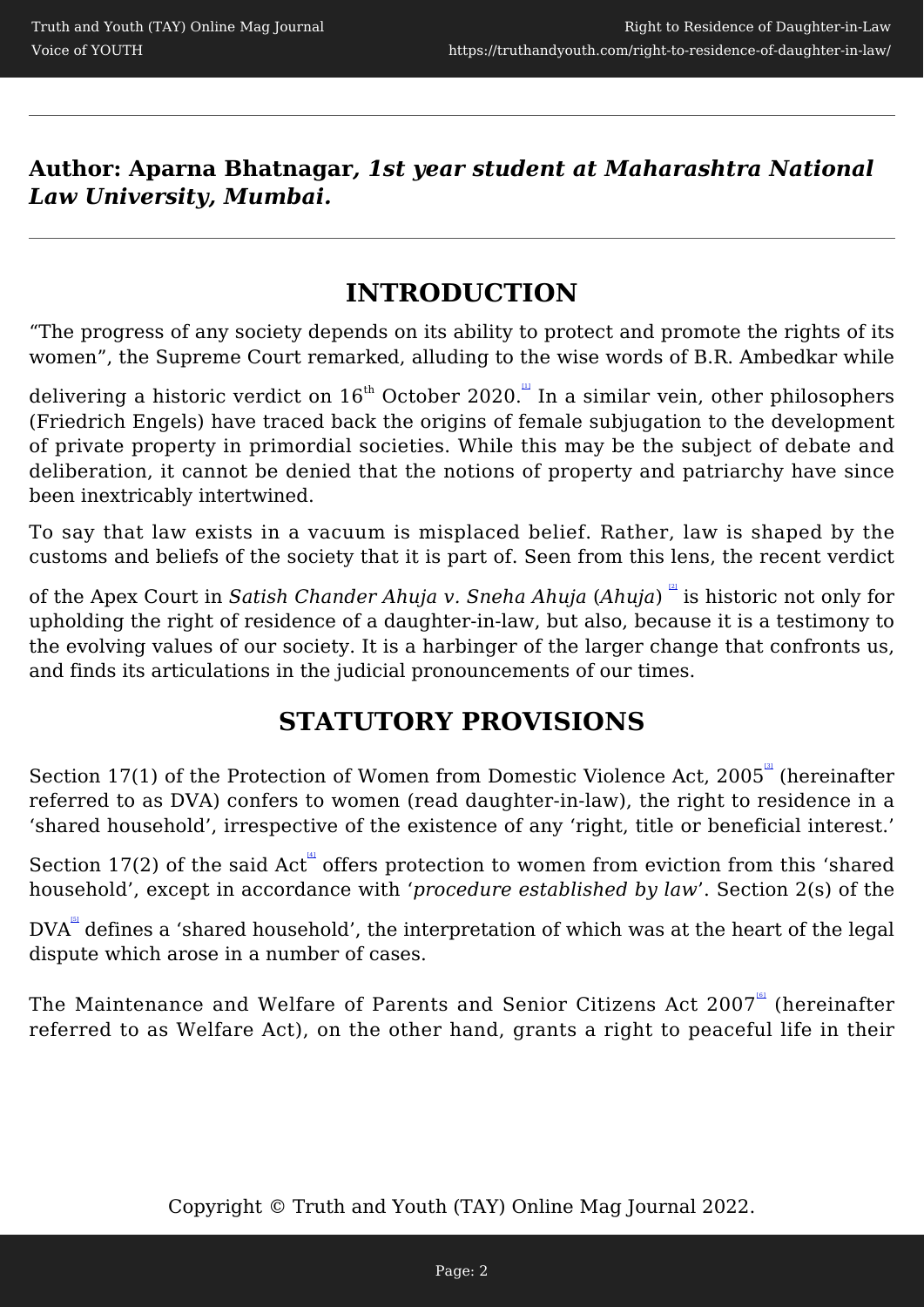property to the parents and in-laws.

The provisions, much less the intentions of the two statutes seem to be in dissonance with each other. It is precisely this disharmony the courts sought to interpret, and thus rectify, in the leading case of *Ahuja*.

## **EVOLUTION THROUGH JUDICIAL PRONOUNCEMENTS**

The genesis of disharmony lies in the usage of the expression 'shared household'. There is a line of long-standing judgments that have sought to define this amorphous term. The main issue in this regard is whether the title of the husband in the disputed property is material for the daughter-in-law to claim the right to residence. The Supreme Court endorsed a narrow view on this matter, in the landmark case of *S.R Batra and Anr.v.*

Taruna Batra<sup>"</sup> (Batra). It interpreted the expression 'shared household' as a household wherein the husband had a right in the property, or where the property was jointly held by the family, of which the husband was a member. This effectively excluded places where the woman resided in a space without a legal right of her husband from the purview of a 'shared household'. The judgement did, however, provide an exception, stating that the daughter-in-law has a right to continued accommodation in cases where she has no alternate accommodation, or the same is not provided by her husband.

Affirming this stance, the Supreme Court in *Vimlaben Ajitbhai Patel and Ors. v. Vatslabeen*

*Ashokbhai Patel and Ors*. [\[8\]](#page--1-0) (*Vimlaben*) held that a woman cannot claim accommodation as a matter of right in a property owned solely by her in-laws, and can therefore be evicted by means of a civil decree, thereby denying her a right to residence. The two cases were considered regressive the trajectory of feminist jurisprudence.

In Shumita Didi Sandhu v. Sanjay Singh Sandhu & Ors. (2010)<sup>a</sup>, the Delhi High Court held that as per the provisions of the DVA, the right to residence of a woman extends only to 'commensurate property' owned by the husband or the in-laws, which does not allow her

exclusive right to her marital house.

A series of judgements delivered by the Delhi High Court, however, digressed from the iron norms set out by the Supreme Court in *Batra* and *Vimlaben*, holding, in essence, that

the right to residence is 'not dependent on title but mere factum of residence'<sup>""</sup>. While

acknowledging this proposition in *Preeti Satija v. Raj Kumari and Anr.* [\[12\]](#page--1-0) and *Navneet Arora*

Vs. Surender Kaur and Ors.<sup>"</sup>, the Court, however, did not grant any relief to the aggrieved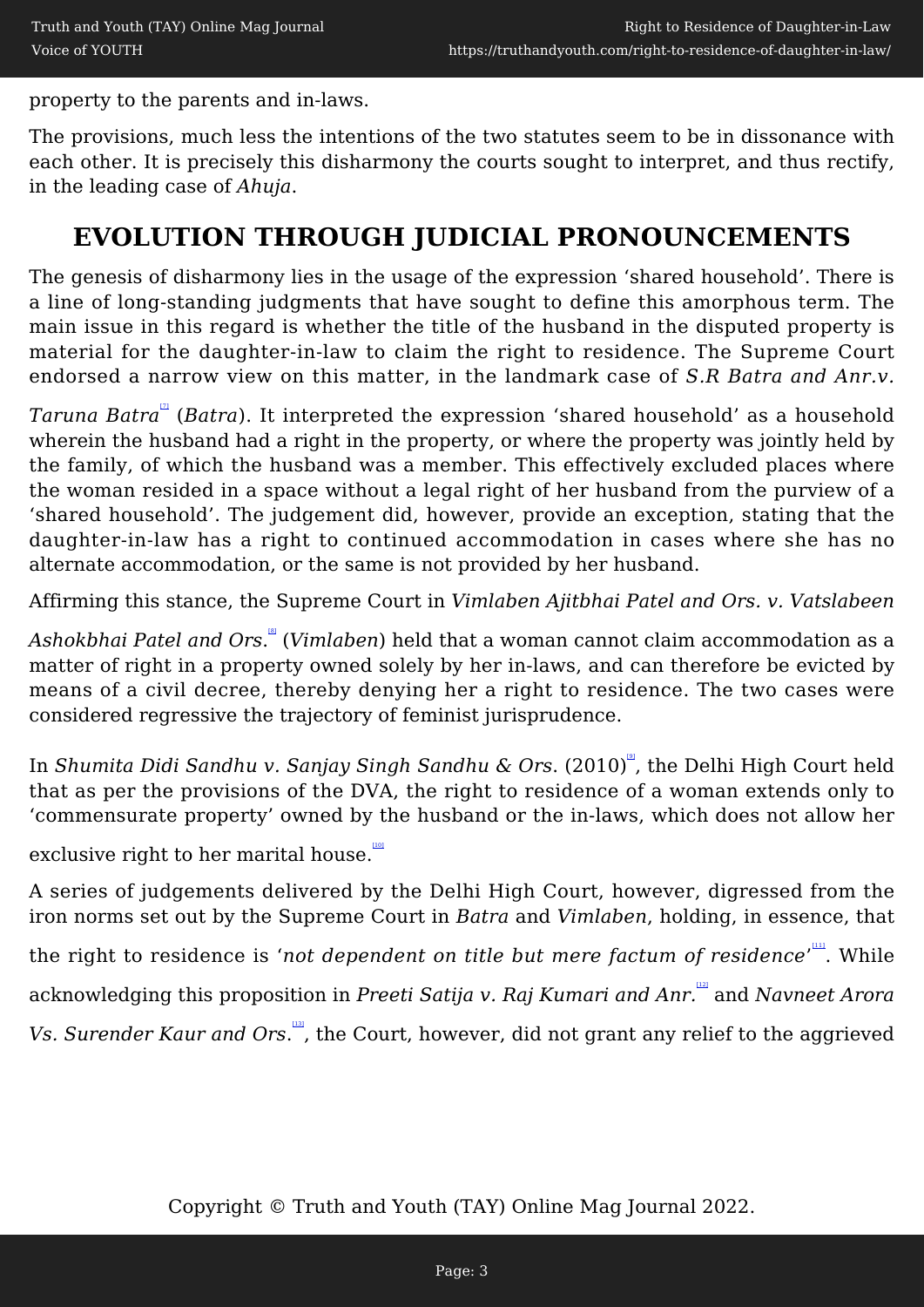parties. It is interesting to note that in *Eveneet Singh v. Prashant Chaudhri & Ors*.", the Court denied shared inhabitation to the daughter-in-law on the grounds that the illness of her mother-in-law might be exacerbated. It directed the husband to provide for an alternate accommodation within 10 weeks' time, failing which the daughter-in-law would be entitled to reside in the property again.

In *Vinay Verma v. Kanika Pasricha & Anr.*, The Delhi High Court issued six guidelines to be followed by courts while ascertaining the meaning and scope of the expression 'shared

household' under section 2(s) of the DVA Act. <sup>an</sup> Although these were commended for their inclusion of considerations of the nature of the subsisting relationship with the parents-inlaws as well as alternate accommodation for the daughter-in-law, it was criticized for fear that a blanket law may not account for the diverse circumstances in each case.

#### **CURRENT POSITION**

It is in this context that the judgement in  $Ahuja^{(12)}$  becomes of utmost importance. In this

'course correcting' judgement, as aptly called by Civil judge Sonam Singh<sup>""</sup>, the Apex Court categorically held that the 'shared household', within the scope of the DVA, was based on uninterrupted inhabitation, immaterial of the identity of the owner. The Court, employing the rule of Purposive Interpretation, held that the intention behind the enactment of the DVA was defeated by the Supreme Court decisions in *Batra* and *Vimlaben*. The Court enunciated that the sole criterion for the determination of what constitutes a 'shared household' is uninterrupted and shared cohabitation with the family for a long time. Several questions which were left unanswered by the previous judgements have now attained new meaning.

The judgement, with utmost meticulousness, interpreted that the usage of the term 'means' in the first part of section 2(s) provides an exhaustive definition, whereas the term 'includes' in the second half warrants an inclusive interpretation. Reading the two parts holistically, the Court arrived at the decision that the 'right, title or interest' of the party is not necessary to constitute a 'shared-household'.

The Court further held that the expression '*at any stage has lived*' under section 2(s) of DVA refers to the place of residence immediately prior to her exclusion from the property, and not any other place the aggrieved person has lived in.

The Court delved into the meaning and scope of the term '*save in accordance with the*

*procedure established by law'* under sections 17(2)<sup>[\[19\]](#page--1-0)</sup> and 26<sup>[\[20\]](#page--1-0)</sup> of the DVA, in order to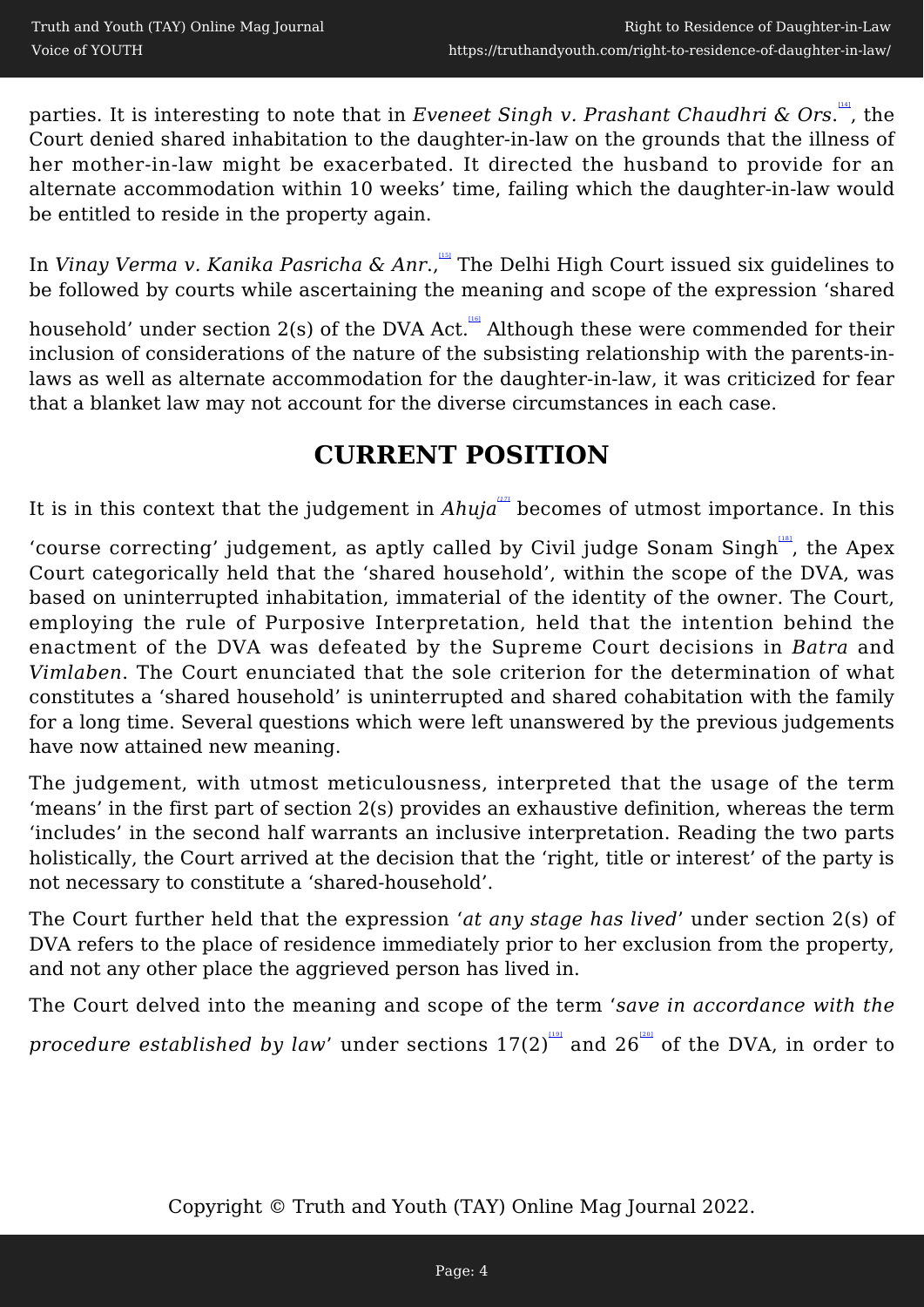determine the extent of maintainability of a suit for mandatory and permanent injunction.

Drawing analogy from Shanti Kumar Panda v. Shakuntala Devi<sup>"</sup>, the Court held that the procedure, as envisioned by the DVA, includes that the suit be filed by appropriate parties and before competent courts.

Conjointly reading section 2, 12, 17, 19 and 26 of the DVA, the Apex Court held that proceedings under the DVA and a civil suit for mandatory and permanent eviction are independent in nature, and pendency of the former cannot be a ground for barring proceedings under the latter.

The implications of judgement are manifold. First, if the parents-in-law are able to prove their sole and uninterrupted right over the disputed property, the daughter in law now has the right to stay at that property till the time a new accommodation is provided for by the husband.

Second, the civil courts will now be bound to take the issue of alternate accommodation of the daughter-in-law into consideration while executing a decree regarding the right of possession in favour of the parents-in-law. Questions arising as to what will happen if the husband defaults on the payment of rent of the alternate accommodation of his wife remain unclear.

#### **CONCLUSION**

While the nature and substance of the DVA and the Welfare Act are *prima facie* overlapping, they cannot be said to be in contradiction. The courts, hitherto, had leaned on the side of the latter, denying the civil rights against dispossession and homelessness to

women, often unjustly. The recent judgement in *Ahuja<sup>na</sup>*, in this regard, is a bulwark for progressive jurisprudence. What must be kept in mind, however, is that the judgement does not provide a complete panacea. Taking this judgement as a touchstone, laws must be defined and interpreted harmoniously in this area of intersectionality, which posits to protect the interests of equally disenfranchised groups. The Court's observation that the daughter-in-law's right to residence is not indefeasible, especially when pitted against the

rights of parents-in-law as homeowners<sup>231</sup>, emphasizes on the essential values which underpin a judicial system- a just balance of rights.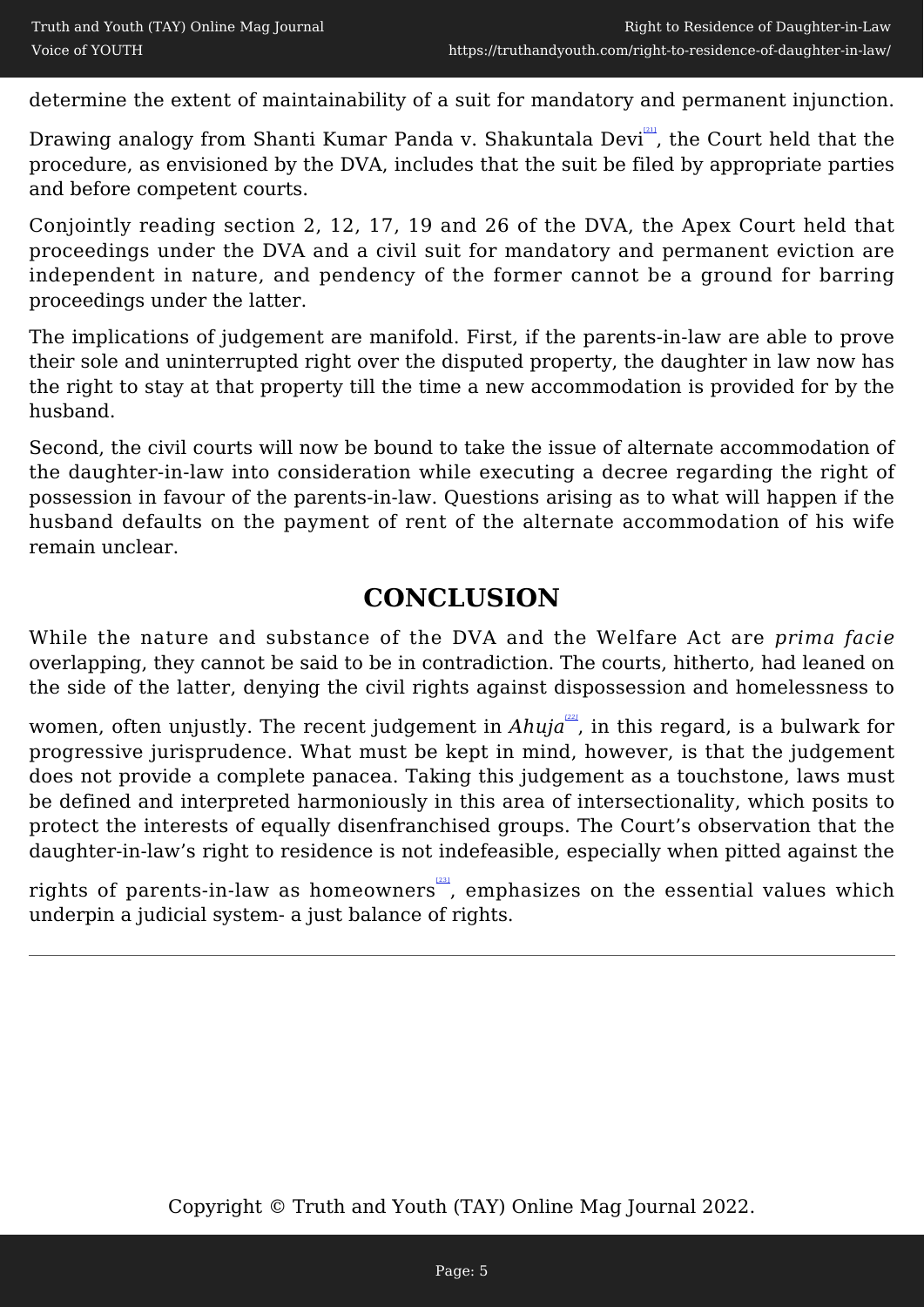#### **REFERENCES**

1. Ananthakrishnan G., *Supreme Court: Woman has right of residence in 'shared household' of in-laws*, The Indian Express (Oct. 16, 2020, 10.59 a.m.),

https://indianexpress.com/article/india/supreme-court-woman-has-right-of-residence-i n-shared-household-of-in-laws-6747697/. [↑](#page--1-0)

- 2. [Satish Chander Ahuja v. Sneha Ahuja,](https://www.livelaw.in/pdf_upload/pdf_upload-382885.pdf) 2020 SCC Online SC 841. [↑](#page--1-0)
- 3. The Protection of Women from Domestic Violence Act, 2005, § 17 (1).  $\hat{\perp}$
- 4. The Protection of Women from Domestic Violence Act, 2005, § 17 (2).  $\hat{\perp}$
- 5. The Protection of Women from Domestic Violence Act, 2005, § 2 (s). [↑](#page--1-0)
- 6. The Maintenance and Welfare of Parents and Senior Citizens Act, 2007. [↑](#page--1-0)
- 7. S.R Batra and Anr.v. Taruna Batra, 2007 3 SCC 169. [↑](#page--1-0)
- 8. Vimlaben Ajitbhai Patel and Ors. v. Vatslabeen Ashokbhai Patel and Ors., (2008) 4 SCC 649. [↑](#page--1-0)
- 9. Shumita Didi Sandhu v. Sanjay Singh Sandhu & Ors., 2010 SCC OnLine Del 3727. [↑](#page--1-0)
- 10. Malavika Rajkumar, *Rights of daughters-in-law vs rights of parents-in-law?*, Vidhi Legal Policy (May 20, 2020),

https://vidhilegalpolicy.in/blog/rights-of-daughters-in-law-vs-rights-of-parents-in-law/. [↑](#page--1-0)

- 11. Sonam Singh, *Right Of Residence Of Daughter-In-Law In Wake Of The New Judgment By The Supreme Court*, Live Law (Mar. 23, 2021, 8.19 a.m.), https://www.livelaw.in/columns/supreme-court-domestic-violence-actdv-act-right-of-re sidence-171561. [↑](#page--1-0)
- 12. Preeti Satija v. Raj Kumari and Anr., 2014 SCC Online Del 188. [↑](#page--1-0)
- 13. Navneet Arora Vs. Surender Kaur and Ors., 2014 SCC Online Del 7617. [↑](#page--1-0)
- 14. Eveneet Singh v. Prashant Chaudhri & Ors., 2010 SCC Online Del 4507. [↑](#page--1-0)
- 15. Vinay Verma v. Kanika Pasricha & Anr., 2019 SCC Online Del, 11530. [↑](#page--1-0)
- 16. *Supra* at note 5. [↑](#page--1-0)
- 17. *Supra* at note 2. [↑](#page--1-0)
- 18. *Supra* note 11. [↑](#page--1-0)
- 19. *Supra* at note 4. [↑](#page--1-0)
- 20. The Protection of Women from Domestic Violence Act, 2005, § 26. [↑](#page--1-0)
- 21. Shanti Kumar Panda v. Shakuntala Devi, (2004) 1 SCC 438. [↑](#page--1-0)
- 22. *Supra* at note 2. [↑](#page--1-0)
- 23. Aneesha Mathus, *Victims of domestic violence have a right to residence at shared household owned by in-laws: SC*, India Today (Oct. 15, 2020, 10.42 p.m.), https://www.indiatoday.in/india/story/victims-of-domestic-violence-have-a-right-to-resi dence-at-shared-household-owned-by-in-laws-sc-1731977-2020-10-15. [↑](#page--1-0)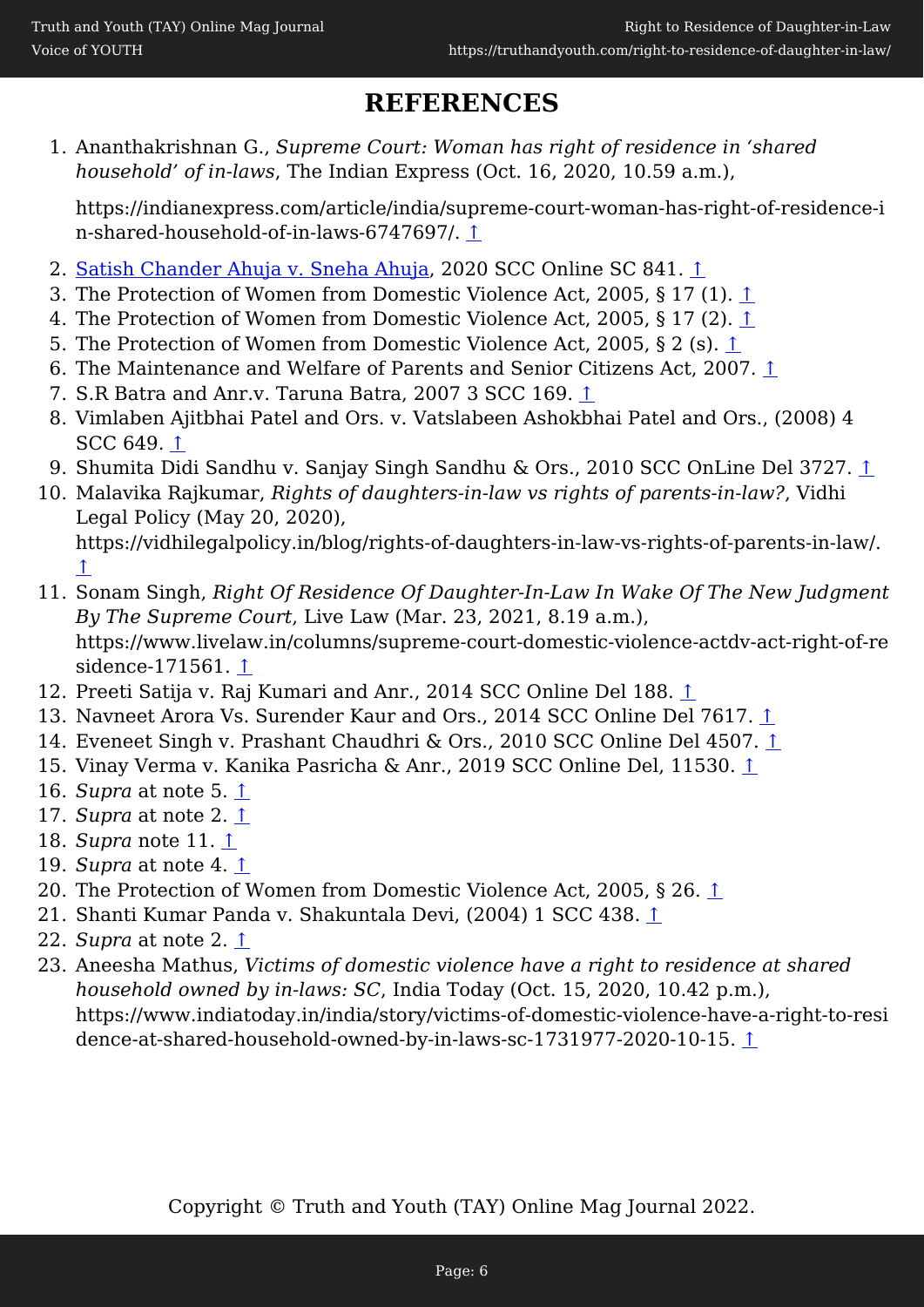Copyright © Truth and Youth (TAY) Online Mag Journal 2022.